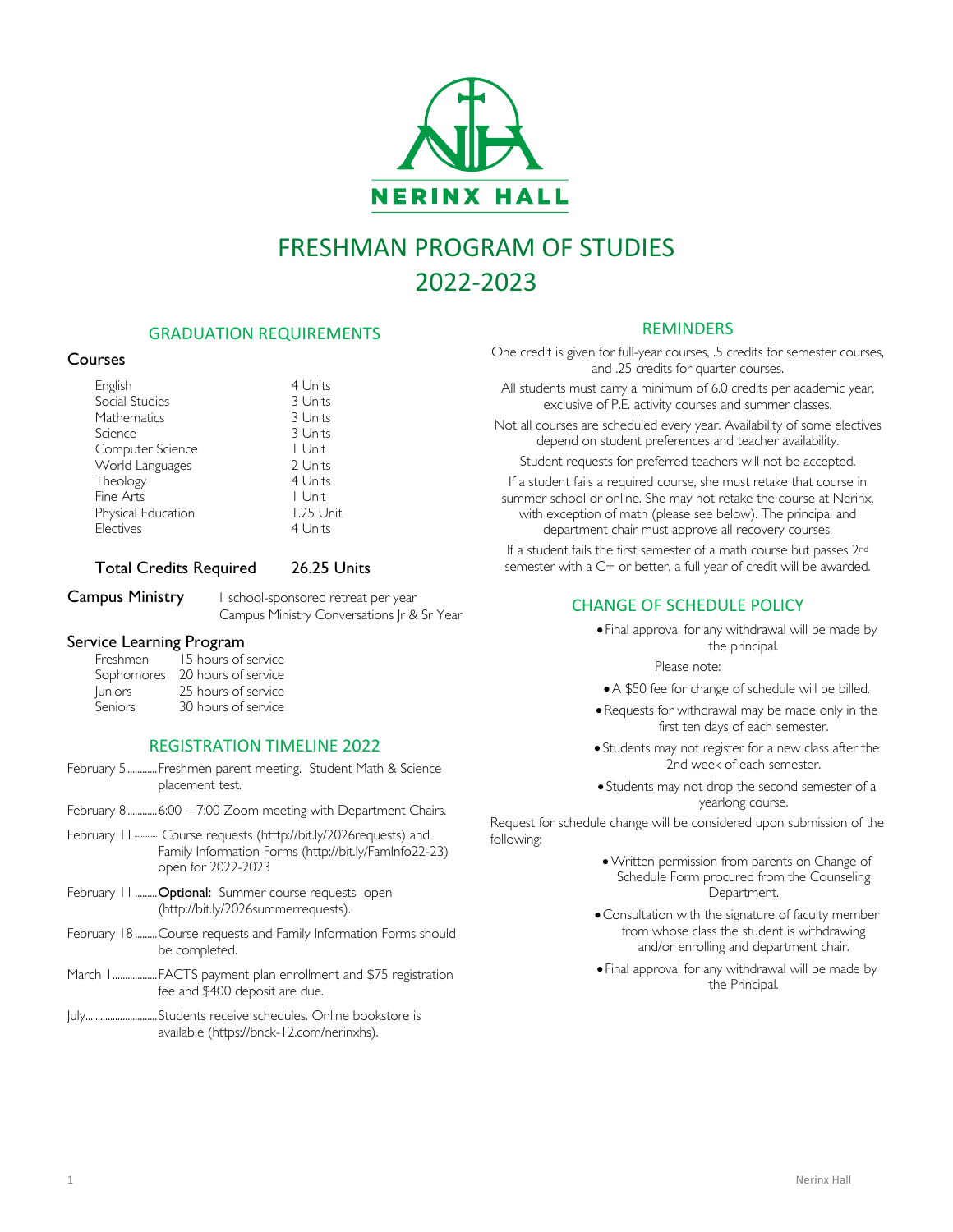# **THEOLOGY**

Students are required to take four units of theology, one unit each year. Students may take more than four units if they desire. The freshman course is yearlong Patterns of Revelation. The sophomore course is yearlong Meeting Christ in Word and Deed. The junior course is divided into two semester courses: Foundations of Christian Ethics and Sacraments and Encounters with Christ. Senior students are required to take the semester course, Christian Life Commitments, and choose two quarters of electives.

Freshman Theology is required of all students. During freshmen year students will be introduced to the study of Sacred Scriptures and the Loretto legacy.

## TH700 PATTERNS OF REVELATION

### Required | Freshmen Yearlong Course | 1 Unit

This introductory course to the Theology program at Nerinx begins with a brief study of the patterns of self-discovery, which naturally take place during the adolescent years. Students acquire self-knowledge and moral decision-making skills through the study of self-concept, personality, sexuality, friendship, family, and community. Students also gain an understanding of Nerinx history, and the tradition and the philosophy of the school's founders, the Sisters of Loretto. This course is intended to help engage students to become a part of the Nerinx community. The majority of the course focuses on the Bible, introducing the Old Testament with a particular focus on Jesus Christ as the fulfillment of salvation history. The last part of the course presents Christology with a strong scriptural foundation.

# **COMPUTER SCIENCE**

One year of Computer Science studies is required for graduation from Nerinx Hall. All students must take one semester of Introduction to Computer Science and one semester of Computer Science elective.

### *CS102* INTRODUCTION TO COMPUTER SCIENCE

Required | Freshmen Semester Course | .50 Units

This course introduces students to the fundamentals of computer programming in preparation for more advanced courses. The course covers topics such as computer hardware, 3D printing with computer-aided design (CAD), and basic programming concepts. The JavaScript programming language will be used to teach coding concepts such as program design, variables, functions, relational operators, and conditional statements in a mobile app lab environment. This course is also offered in the summer.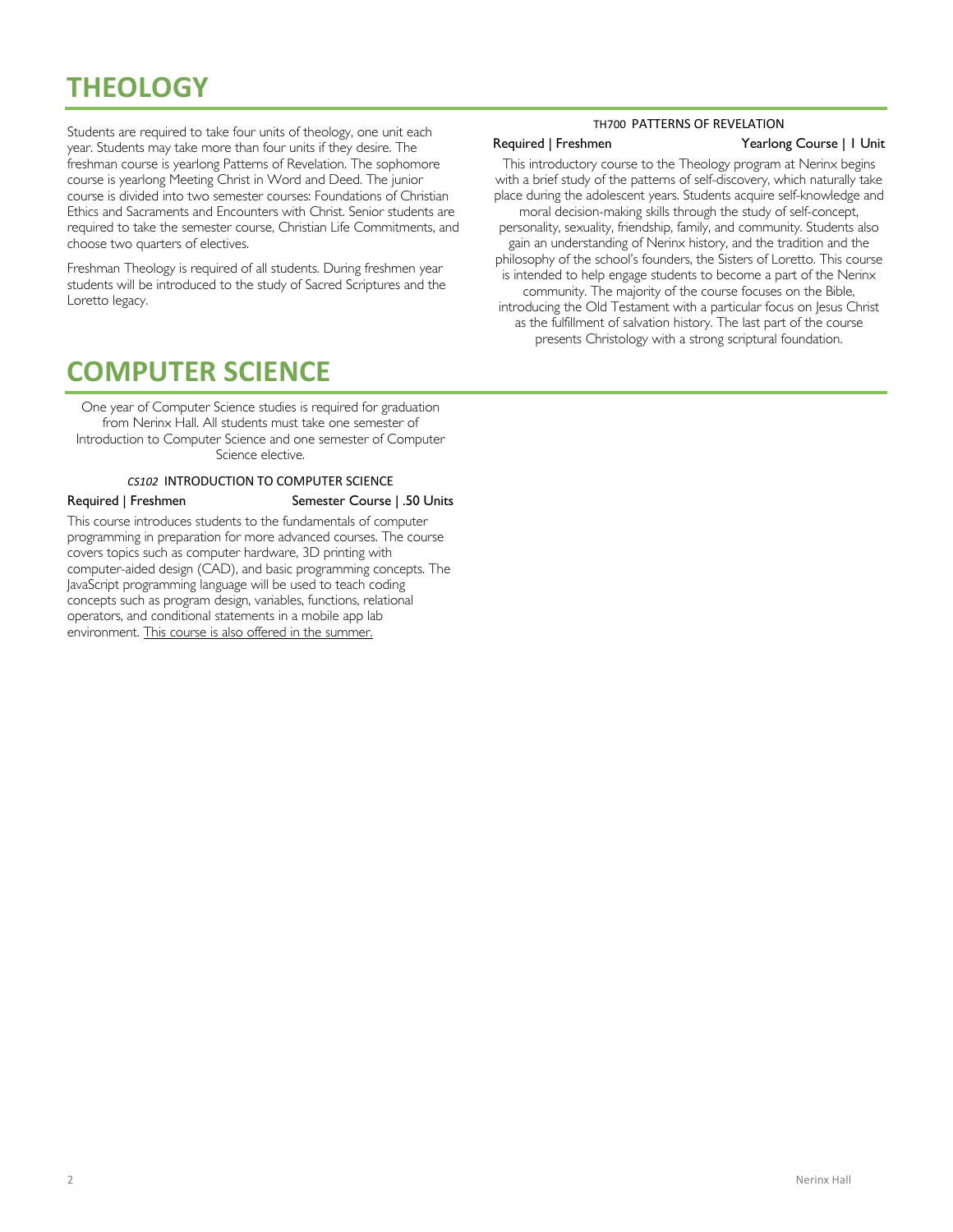# **ENGLISH**

Students are required to take four units of English, one unit each year. Freshman courses are Introduction to Composition during first semester and Introduction to Literary Studies during second semester. The sophomore course is Sophomore English. Juniors must take a full year of United States Literature. If they wish, and their schedules permit it, they may also select more. Seniors must choose a year's worth of English course.

### *EN006* INTRODUCTION TO COMPOSITION A

### Required | Freshmen Semester Course | .50 Units

This course will develop skills in the use of written language and the organization of material for written presentation. Students are given extensive grammar instruction and use the writing process. Students experiment with language, oral and written, and its use in formal composition. Students also read literature for literary analysis.

### *EN106* INTRODUCTION TO COMPOSITION B

# Required | Freshmen Semester Course | .50 Units

This course will practice skills in the use of written language and the organization of material for written process. Students experiment with oral and written language and different modes of composition. Students also read literature for introductory literary analysis.

### *EN132* INTRODUCTION TO LITERARY STUDIES

### Required | Freshmen Semester Course | .50 Units

This course explores various genres of short fiction and verse as well as the introductory terms of literary analysis. Students will read and write short stories, poems, and one-act plays and become familiar with the structure and themes of these genres. Students will also have the chance to write both creatively and analytically.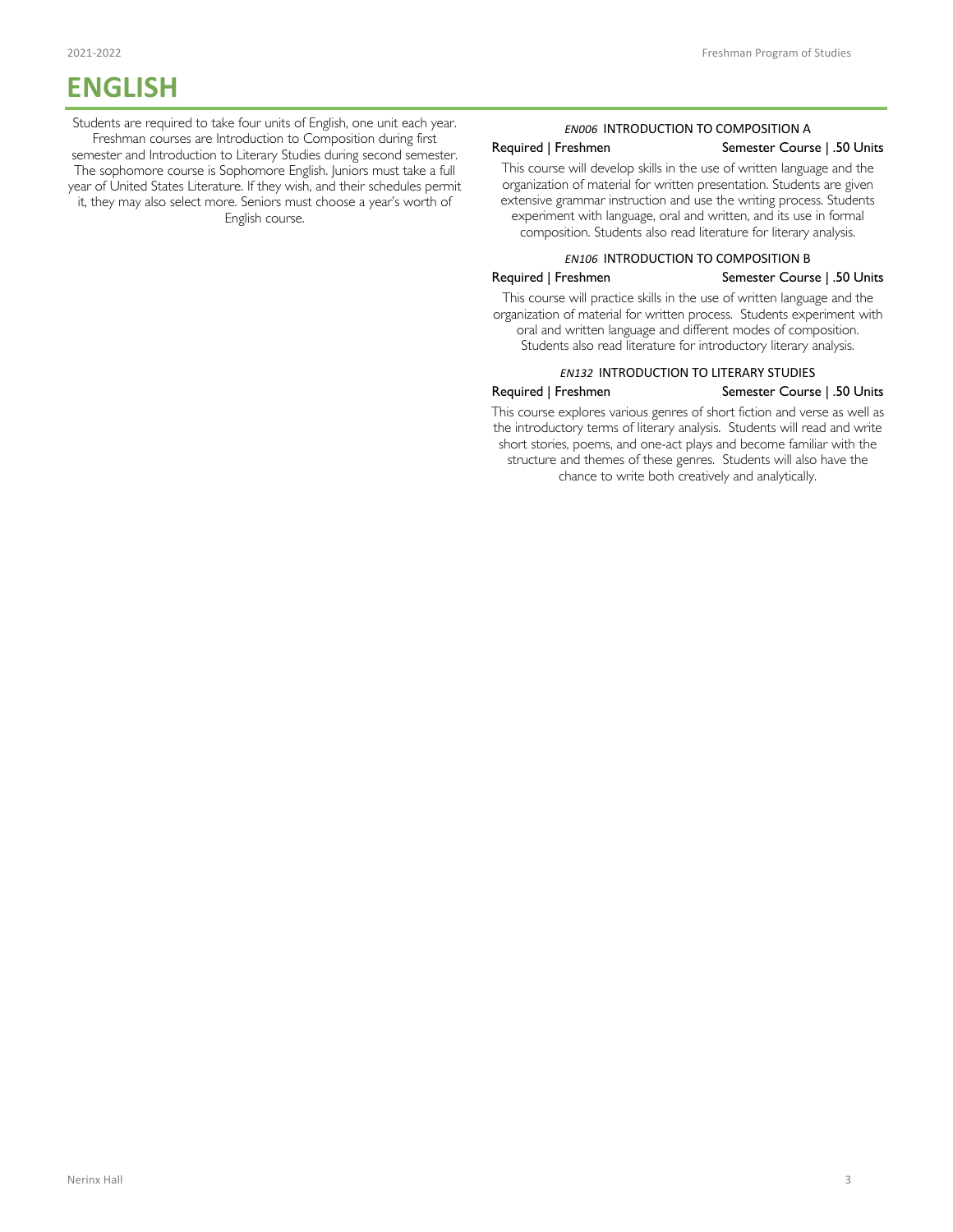# **FINE ARTS**

The Sisters of Loretto are strong supporters of the arts in education, and the history of the Fine Arts program at Nerinx Hall is a testament to this legacy. The purpose of Nerinx Hall's Fine Arts curriculum is to develop the skills of young artists and performers, as well as offer all students an opportunity to participate in diverse art experiences to develop their abilities to interpret and think critically.

Multiple research studies indicate that an arts education rewires the brain in positive ways, and that the integration of the arts improves student achievement. Fine Arts courses enhance self-expression, develop a personal aesthetic, and encourage greater appreciation and understanding of the arts in our culture.

### *FA800* ART FUNDAMENTALS

# Elective | Freshmen Semester Course | .50 Units

This is an introductory course emphasizing art-making, art appreciation, and aesthetics through hands-on projects. Students will develop basic skills in drawing, painting, and ceramics. They will gain confidence in themselves as artists and learn what it means to be members of an artistic community. This course meets the freshman Fine Arts requirement.

*FA802* INTRODUCTION TO THEATRE

Elective | Freshmen Semester Course | .50 Units

The Introduction to Theatre class is designed to introduce students to the art of theatre performance through various presentations, creativity exercises, and theatrical games and explorations. Students will be introduced to such theatre aspects as monologues, pantomime, vocal projection, improvisation, scene work, movement and more. Special emphasis is given to character analysis and the ability to become a successful storyteller.

### *FA901* CHOIR

Elective | Freshmen-Seniors Yearlong Course | 1 Unit

### Department approval required

Students will be taught practical music theory, solfeggio, and basic vocal technique. Languages and a variety of world music will be explored. The course will explore the richness of the choral repertoire from the Ancient through Contemporary periods. Private lessons are strongly encouraged.

### *FA830* INTRO TO MUSIC TECHNOLOGY AND CREATIVITY

### Elective | Freshmen-Seniors Semester Course | .50 Units

In order to better understand the role of music in society, and in order to better understand how to express musical ideas, students with any level of musical background are invited to work hands-on with the means at their disposal, including Garage Band, and other audio/video applications to create and perform musical works. Projects offer opportunities for student-collaboration as well as individual self-guided work. Example projects could include creating original soundtracks for silent movies using Garage Band, creating and interpreting graphic notation to create improvisational structures in performance, or even writing and producing an album of original musical material, depending on the interests of the class. It is not necessary to read music or otherwise have a background in music, however, a genuine interest in music and an open mind are highly recommended.

### *FA832* INTRO TO TECHNICAL THEATRE Elective | Freshmen-Seniors Semester Course | .50 Units

This course introduces the student to all of the basic technical aspects of theatre and stagecraft, including set construction/theatrical architecture/scene painting, tool use and shop safety, props, basics of electrics, lighting, sound, and costume/wardrobe, along with the fundamentals of working on a stage crew.

# *FA728* INTRODUCTION TO DANCE

### Elective | Freshmen-Seniors Semester Course | .50 Units

The Introduction to Dance class is designed to introduce students to the absolute basics of dance including such styles as jazz, modern, ballet and contemporary. Emphasis is placed on correct execution of fundamental dance skills within the student's personal range of ability. Basic dance technique is covered, and proper stretch and strength exercises as well as injury prevention are emphasized throughout the class as well.

### *FA827* WIND ENSEMBLE

# Elective | Freshmen-Seniors Yearlong Course | 1 Unit Department approval required

This course is for students who have instrumental experience in woodwinds, brass, or percussion or have completed the beginning instrumental course. Students will learn basic music theory, musicianship, and instrumental care. The course will explore the richness of wind ensemble and orchestral repertoire from the Baroque through Contemporary periods. Private lessons are strongly encouraged.

*FA827H* HONORS WIND ENSEMBLE

Elective | Freshmen-Seniors Yearlong Course | 1 Units

### Department approval required

In addition to regular class requirements, Honors Wind Ensemble, participants are expected to fulfill additional requirements. Options for meeting these requirements include participation in district and state ensembles, and solo and ensemble contest. Students are encouraged to participate in the St Louis Symphony Youth Orchestra or similar level groups outside of Nerinx. Students also contribute to concert programs by conducting research on composers and works performed. Private lessons are required. Other avenues for fulfillment of Honors requirements may be made in consultation with the director.

### *FA839* ORCHESTRA

Elective | Freshmen-Seniors Yearlong Course | 1 Unit

### Department approval required

This course is for students who have instrumental experience in Violin, Viola, Cello, or Bass. Students will learn basic music theory, musicianship, and instrumental care. The course will explore the richness of Western orchestral repertoire from the Baroque through Contemporary periods. Private lessons are strongly encouraged.

### *FA839H* HONORS ORCHESTRA

Elective | Freshmen-Seniors Yearlong Course | 1 Units

### Department approval required

In addition to regular class requirements, Honors Orchestra participants are expected to fulfill additional requirements. Options for meeting these requirements include participation in district and state ensembles, and solo and ensemble contest. Students are encouraged to participate in the St Louis Symphony Youth Orchestra or similar level groups outside of Nerinx. Students also contribute to concert programs by conducting research on composers and works performed. Private lessons are required. Other avenues for fulfillment of Honors requirements may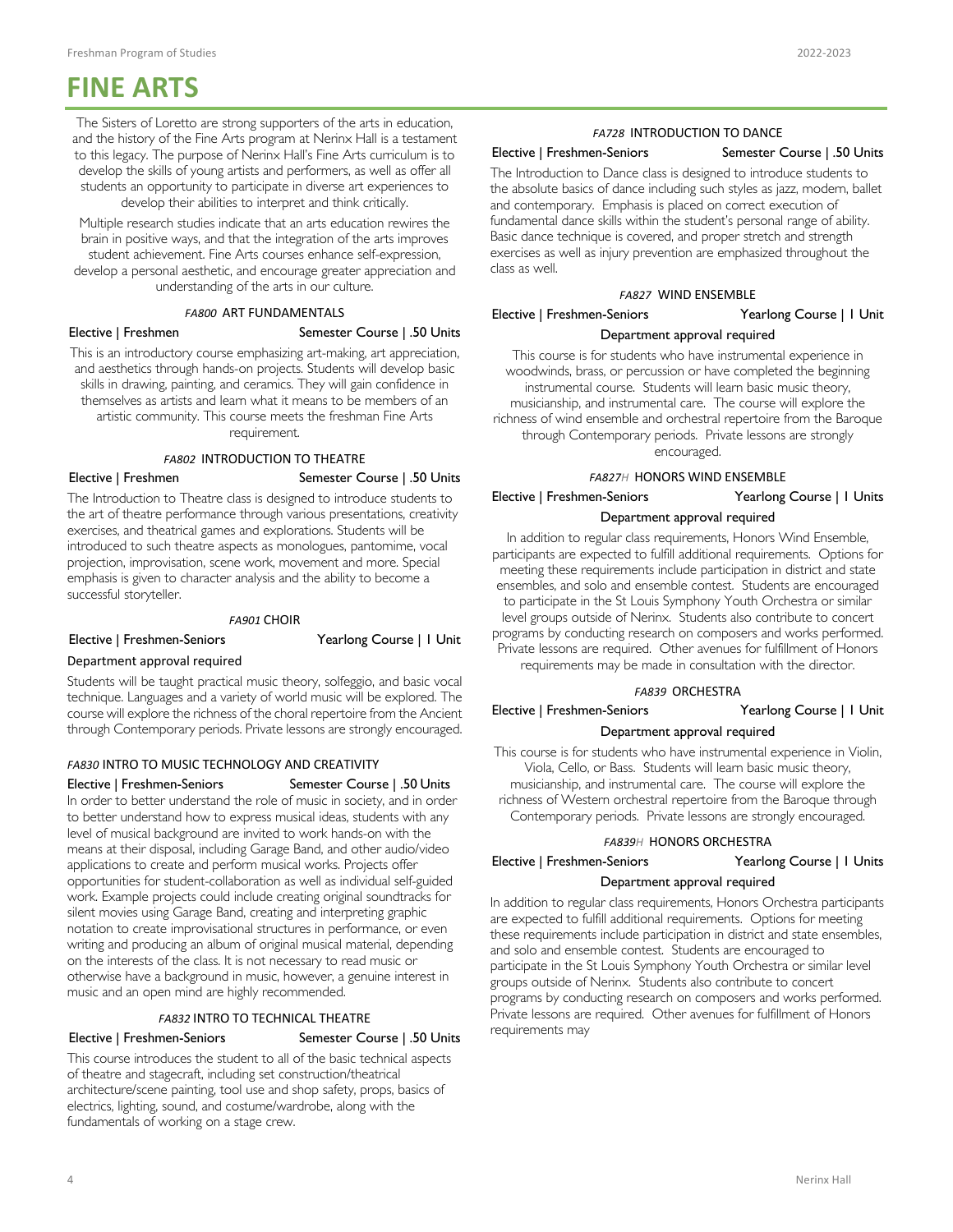# **HEALTH AND PHYSICAL EDUCATION**

9th Grade Physical Education and 10th Grade Health Education classes meet for one semester. PE Activity classes meet for one quarter.

- 9th Grade Physical Education .50 Units
- 10th Health Education .50 Units
- 1 Physical Education Activity Classes .25 Units

# PE600 9TH GRADE PHYSICAL EDUCATION

## Required | Freshmen Semester Course | .50 Units

This course introduces students to different aspects of team-oriented and individual physical activities that foster life-long fitness and good health. Students will learn skills and perform drills relating to fitness activities and a variety of sports, including rules and game play. Students will also be introduced to the basics of weight training.

# **MATH**

Three units of mathematics are required for graduation from Nerinx Hall: two units in Algebra, and one unit in Geometry. Four units are strongly recommended and a requirement for admittance to some universities. Department approval is required for admittance into any math course.

Freshmen are placed in Algebra IA, Algebra IB or Algebra I Honors based on standardized test scores, placement test scores, and grades. The final selection of students for the Calculus program, based on performance and ability, is made at the end of sophomore year. All math courses are full year courses: If a student fails first semester but passes 2nd semester with a C+ or better, a full year of credit will be awarded.

Those students who have had a full year of Algebra in 8th grade and are confident that they have mastered the concepts may request to test out of Algebra I Honors their Freshman year. Freshmen who test out of Algebra I will be placed in Algebra II Trig Honors. Forms for this request will be available in the Parent Folder.

# COURSE SEQUENCE

Traditional 3-4 Year Program

- Ist Year: Algebra I A or Algebra I B
- 2<sup>nd</sup> Year: Geometry A or Geometry B
- 3rd Year: Algebra II/Trigonometry or Algebra II
- 4th Year: PreCalculus, PreCollege Algebra, or Trigonometry & Advanced Mathematics

College Calculus/Honors Program (One of the following should be selected.)

- For students entering without Algebra 1
- 1st Year: Algebra I Honors
- 2<sup>nd</sup> Year: Geometry Honors
- 3rd Year: PreCalculus Honors
- 4th Year: Calculus Honors / AP Calculus AB Honors
- For students entering with Algebra 1
- Ist Year: Algebra II Trig Honors
- 2<sup>nd</sup> Year: Geometry Honors
- 3rd Year: Adv. PreCalculus Honors
- 4th Year: Calculus Honors / AP
- Calculus AB Honors
- For students who wish to follow an Honors Program without Calculus.
- 1st Year: Algebra I Honors
- 2<sup>nd</sup> Year: Geometry Honors
- 3rd Year: Algebra II Trig Honors
- 4th Year: Advanced PreCalculus **Honors**

## *MT200* ALGEBRA I A

### Yearlong Course | 1 Unit

In this first year algebra course, the emphasis is on understanding the structure of algebra. It provides the student with experience in the manipulation of algebraic expressions and equations in order to acquire a facility in the application of these concepts and skills in solving problems. Use of graphing calculators is introduced.

### *MT210* ALGEBRA I B

### Yearlong Course | 1 Unit

In this first year algebra course, the emphasis is on building and expanding on algebraic skills. It is designed to introduce the student to the principles of algebra, providing the student with practice in applying algebraic concepts and skills. Use of graphing calculators is introduced.

## *MT291H* ALGEBRA I (HONORS)

# Yearlong Course | 1 Unit

This is a more sophisticated course involving algebraic structures with more emphasis on problem solving. It is designed for students who are capable of exploring mathematical concepts in greater depth. Use of graphing calculators is introduced.

# *MT293H* ALGEBRA II/TRIGONOMETRY (HONORS)

# Yearlong Course | 1 Unit

# Prerequisite | Algebra I Honors or passing grade on test-out test

This course covers linear, quadratic, and other polynomial functions along with systems of equations and matrices. Students are introduced to radical and rational expressions and conic sections, and trigonometry is studied in depth. Use of graphing calculators is an integral part of this course.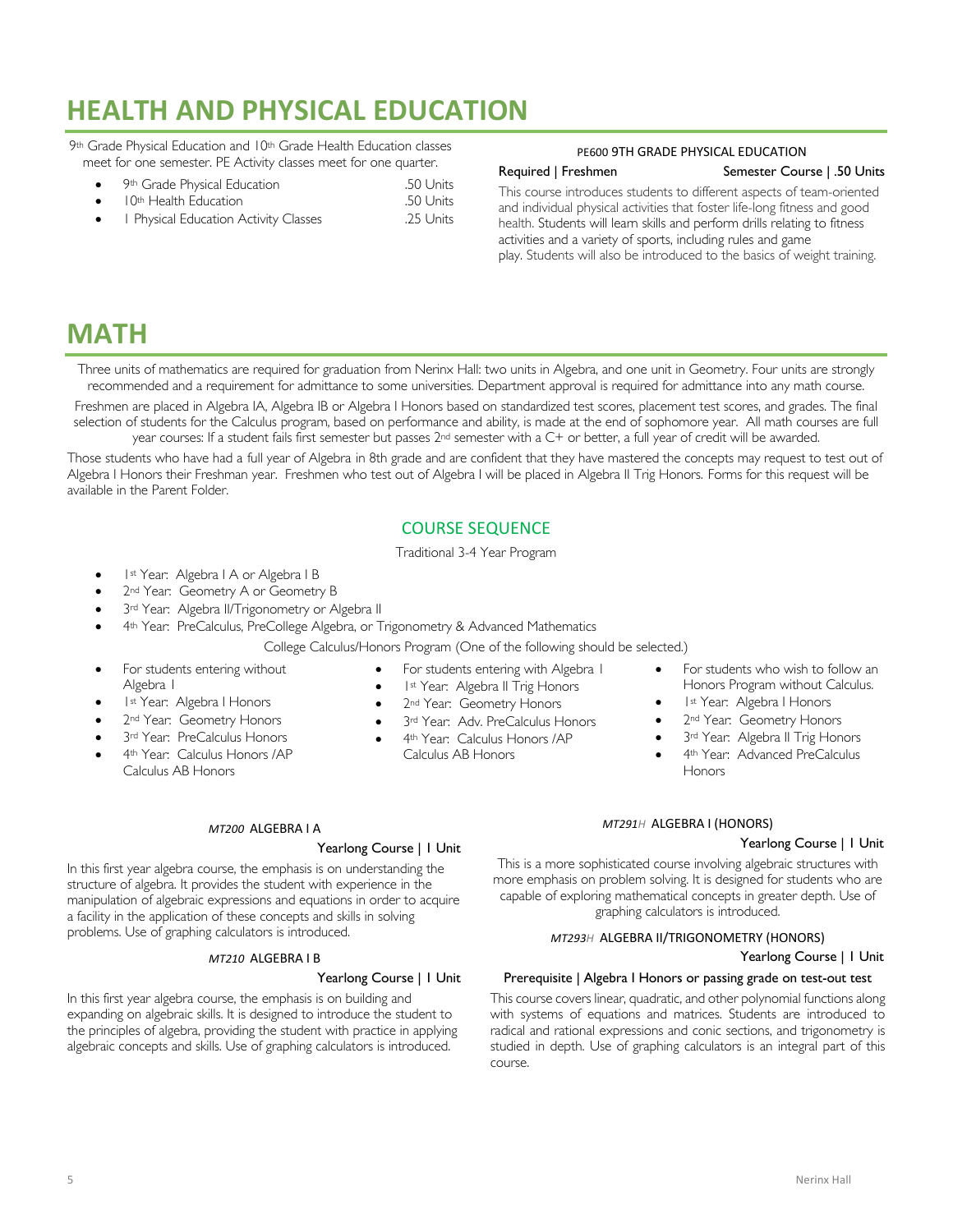# **SCIENCE**

In all science classes a student is encouraged to develop analytical thinking skills that will enable her to deal confidently with issues of a scientific nature. We believe that a young woman preparing to make

a difference in the world needs knowledge in all areas of natural science. To that end, students at Nerinx Hall are required to take three years of science that include physics, chemistry, and biology. Elective courses in advanced chemistry, advanced physics, Eco-Act, anthropology and evolution, astronomy, anatomy and physiology, computer science & engineering, and science explorations provide opportunities for students interested in a fourth year of science.

Each student is encouraged to work within the requirements and course offerings to find the science program that best fits her needs.

# COURSE SEQUENCE

Typical Course of Study

- 1st Year: 9th Grade Physics A, 9th Grade Physics B, or 9th Grade Physics Honors
- 2<sup>nd</sup> Year: Chemistry or Chemistry Honors, Electives include Astronomy
- 3<sup>rd</sup> Year: Biology or Biology Honors, Electives include Astronomy, Environmental Science, Introduction to Forensics, and Senior Physics Honors
- 4th Year: Electives include AP Chemistry Honors, AP Biology Honors, Senior Physics, or AP Physics I Honors, Anatomy and Physiology Honors, Eco-Act, Anthropology and Evolution, Astronomy, Introduction to Forensics, Computer Science and Engineering, Environmental Science, and Independent Study

Freshmen are placed in 9th Grade Physics or 9th Grade Physics Honors based on standardized test scores, Nerinx math and physics placement test scores, and grades.

### SI321 9TH GRADE PHYSICS A

### Required | Freshmen Yearlong Course | 1 Unit

This is an introductory Physics course in which students observe and study the inanimate physical world. Through lecture, discussion, lab activities and mathematical calculations, students will explore several topics in physics: math review and lab basics, motion, forces, energy, atomic theory and atomic structure, the electric force, simple electric circuits, harmonic motion, and thermodynamics. Students will gain problem-solving skills and a facility with unit conversions, scientific notation, and significant digits. They will also learn to communicate scientific knowledge clearly and precisely. This course forms the foundation for all future science courses.

### SI321 9TH GRADE PHYSICS B

### Required | Freshmen Yearlong Course | 1 Unit

9th Grade Physics B is an introductory Physics course in which students observe and study the inanimate physical world. Through lecture, discussion, lab activities and mathematical calculations, students will explore several topics in physics: math review & lab basics, motion, forces, energy, atomic theory & atomic structure, the electric force & simple electronic circuits, harmonic motion, & thermodynamics. Students will both build and gain problem-solving skills and a facility with unit conversions, scientific notation, and significant digits. They will also learn to communicate scientific knowledge clearly and precisely.

This class differs from the 9th Grade Physics A course in that more time is spent with students to truly grasp and understand material with an emphasis in building core science concepts. This course is designed as an introductory science course with a focus on student discovery and supportive mathematical reasoning.

### *SI322H* 9TH GRADE PHYSICS (HONORS)

# Required | Freshmen Yearlong Course | 1 Unit Department approval required

This is an introductory physics course in which students observe and study the inanimate physical world. Through lecture, discussion, lab activities and mathematical calculations, students will explore several topics in physics: math review and lab basics, motion in one dimension, forces and acceleration, gravity, thermodynamics, energy, atomic structure, the electric force, simple electric circuits and waves. Students will gain problem-solving skills and a facility with unit conversions, scientific notation, and significant digits. They will also learn to communicate scientific knowledge clearly and precisely. This course forms the foundation for all future science courses. and goes into each topic more thoroughly and deeply, and involves more complex calculations and more critical thinking than 9th Grade Physics. Several projects are also required in this course.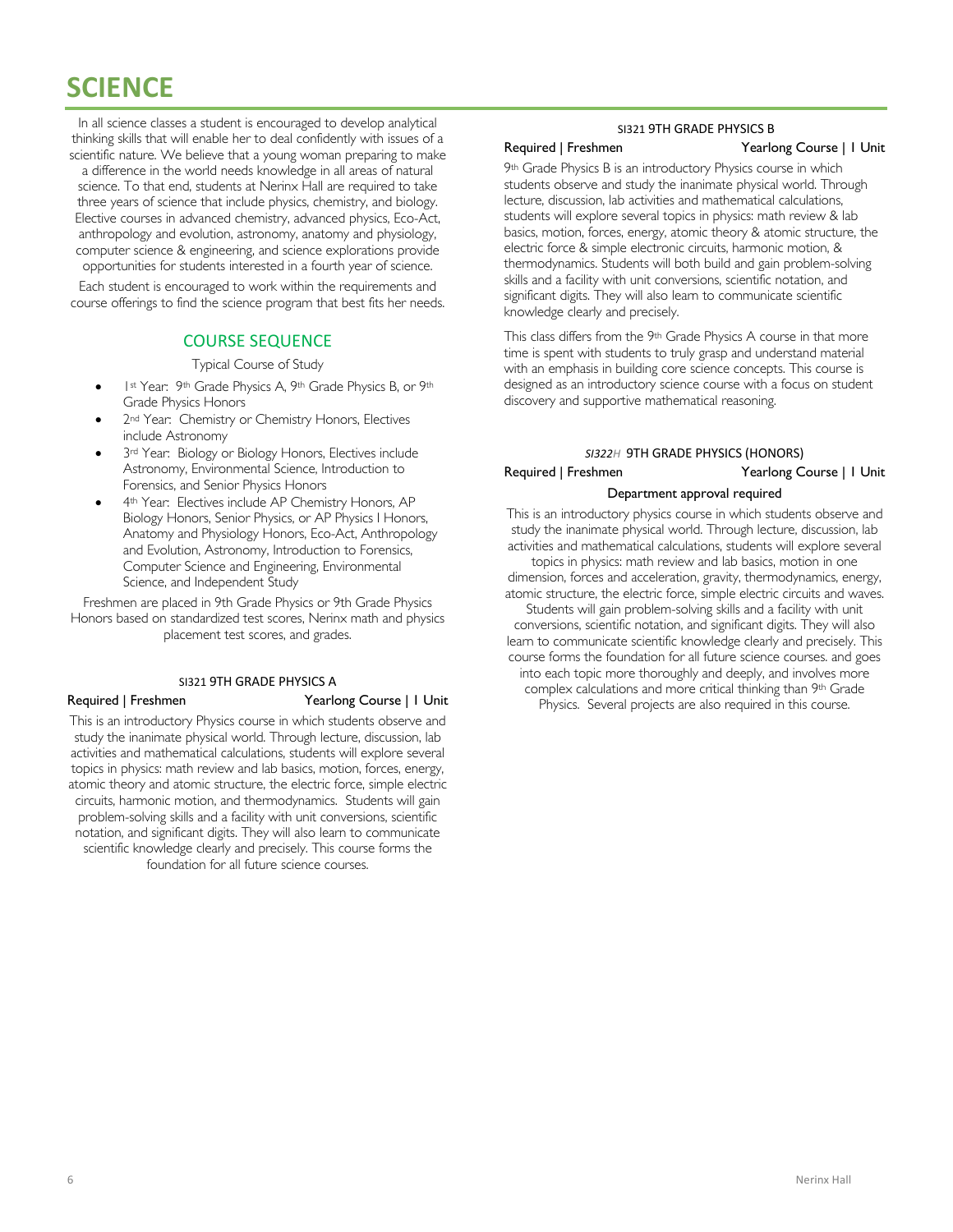# **SOCIAL STUDIES**

The purpose of Social Studies is to develop historical and cultural literacy, as well as to enable students to make responsible decisions as citizens of an increasingly diverse society in an interdependent world. The Social Studies curriculum reflects this goal in its requirements for graduation.

### Three units of credit will be completed by all students in the following required courses:

- World Studies I or World Studies I (Honors) .50 Units
- World Studies II or AP World History (Honors) 1 Unit
- US History (Honors/Regular/Interdisciplinary) | Unit
- American Politics or American Politics (Honors) .50 Units

In addition to required courses students have the opportunity to choose from the following electives beginning Sophomore year.

|           | Topics in History              | .50 Units |
|-----------|--------------------------------|-----------|
|           | Black History (Regular/Honors) | .50 Units |
| $\bullet$ | Money and Power                | .50 Units |
|           | HERstory                       | .50 Units |
|           | Close-Up Experience            | .25 Units |
|           | Eastern Cultures Honors        | .50 Units |
|           | Introduction to Psychology     | .50 Units |
|           | History of the Civil War       | .50 Units |
|           | Introduction to Sociology      | .50 Units |
|           | The '60s and Beyond            | .50 Units |
|           |                                |           |

## *SS105* WORLD STUDIES I

### Required | Freshmen Semester Course | .50 Units

World Studies I is a survey course designed for Freshman level students to explore the development of ancient human civilizations, religions/philosophies, and cultures throughout the world. Students will be introduced to social science skills and methods, including reading comprehension, critical thinking, essay and short-answer writing, developing students' "historical vocabulary", and learning to compare and contrast aspects of human history. This course focuses on the heritage and legacy of the great world civilizations of Africa, Asia, Europe, and the Americas. We will study the contributions and struggles of these peoples as their civilizations rise and decline. Emphasis will be placed on the major individuals, events, religious and political movements, conflicts, and economic developments which produced global interactions and cultural exchanges.

# *SS134H* WORLD STUDIES I (HONORS)

### Required | Freshmen Semester Course | .50 Units

### Fulfills World Studies I

### Department approval is required for student requesting this course.

The purpose of World Studies I Honors is to expose students to the rigor of an AP curriculum and/or an honors course to build the necessary skills to achieve success in future high-level courses. The goal of this course is to prepare students for content and paradigms they may encounter as sophomores and to provide practice in managing multiple avenues of information. Students will examine and analyze primary source materials, develop historical writing skills, and familiarize themselves with the language and competencies to be successful in an AP program and /or other honors-level courses.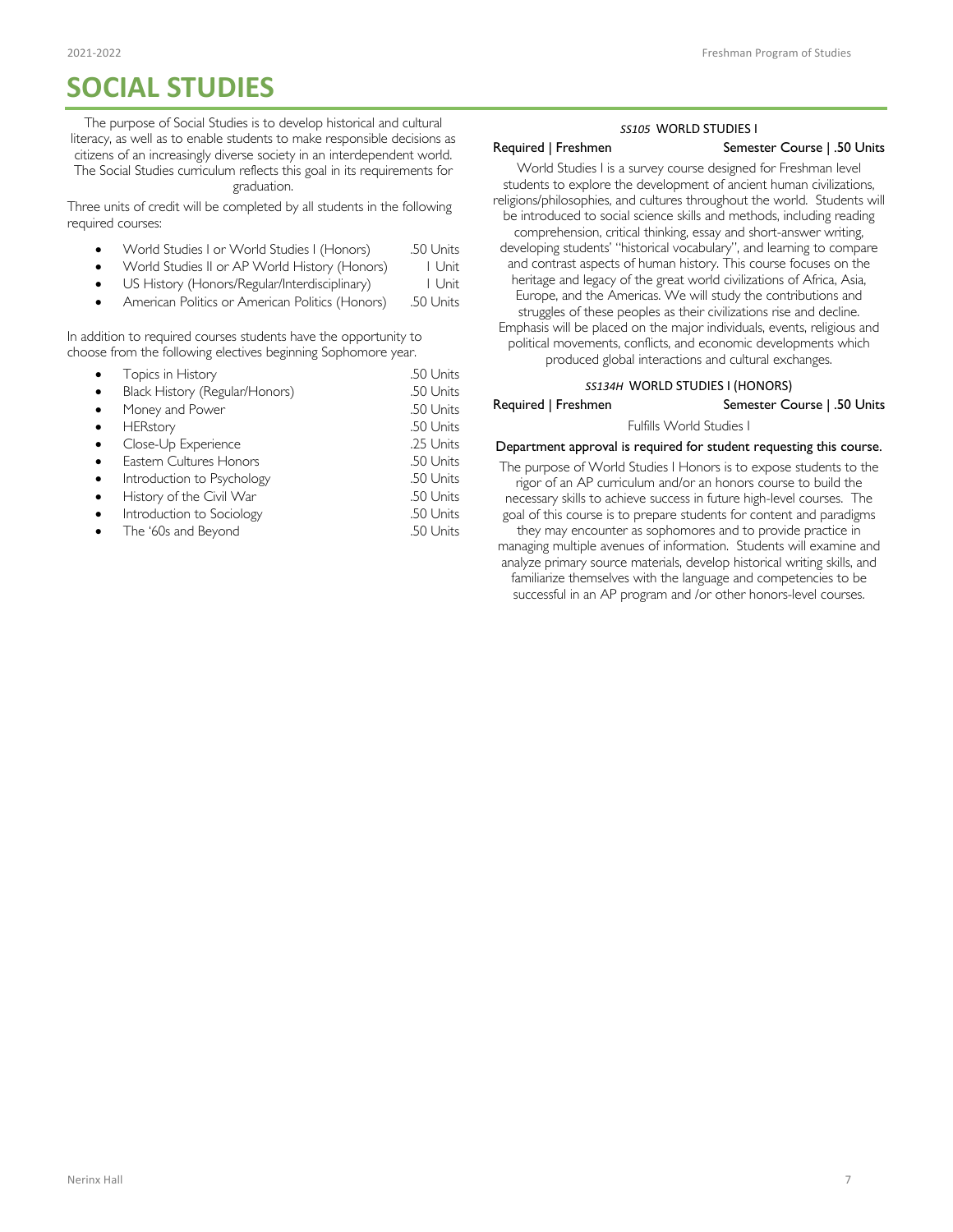# **WORLD LANGUAGES**

The World Languages Department requirement for graduation is a two-year study of the same language. Four years are strongly recommended. The department offers four years of Spanish, French, German, and Mandarin. Honors courses are offered in the third through fifth levels. College credit can be earned through Saint Louis University's 1818 Advanced College Credit Program or through the University of Missouri-St. Louis in the third and fourth year honors courses.

When making your language selection, indicate a first, second, and third choice language. We make every effort to give students their first choice, however, this is not always possible due to schedule conflicts or class size.

Incoming freshmen who have previously studied French, Spanish, German, or Mandarin and are confident they have mastered the material may request to test out of Level I and into Level II (the sophomore class).

Decisions for advancement are based on the results of an examination and department approval. The placement examination is administered here at Nerinx in early spring and is approximately an hour in length.

The registration forms for the Level II placement test examination will be available in the Parent Folder.

# WL501 FRENCH I

WL503 GERMAN I

WL530 MANDARIN I

WL500 SPANISH I

### Required | Freshmen Yearlong Course | 1 Unit

Students in level I begin to develop communicative competence through intense vocabulary acquisition and pronunciation practice. They acquire knowledge of the basic linguistic framework of the language. In the modern languages, they are able to use memorized material in a socially appropriate manner in conversations and written settings. They become acquainted with the target culture and begin to make comparisons and connections between the target culture and their own.

WL505 FRENCH II

WL507 GERMAN II

WL531 MANDARIN II WL504 SPANISH II

Required | Sophomores Yearlong Course | 1 Unit

### Prerequisite | Level I Course

In the modern languages, students in level II continue to develop their control of communicative functions and expand their cultural awareness. They engage in more elaborate conversations; ask for and provide information; express simple feelings and emotions; and exchange opinions based on material studied in class. They can understand and interpret short written and spoken language samples on familiar topics. They begin to develop control over the linguistic framework of the language.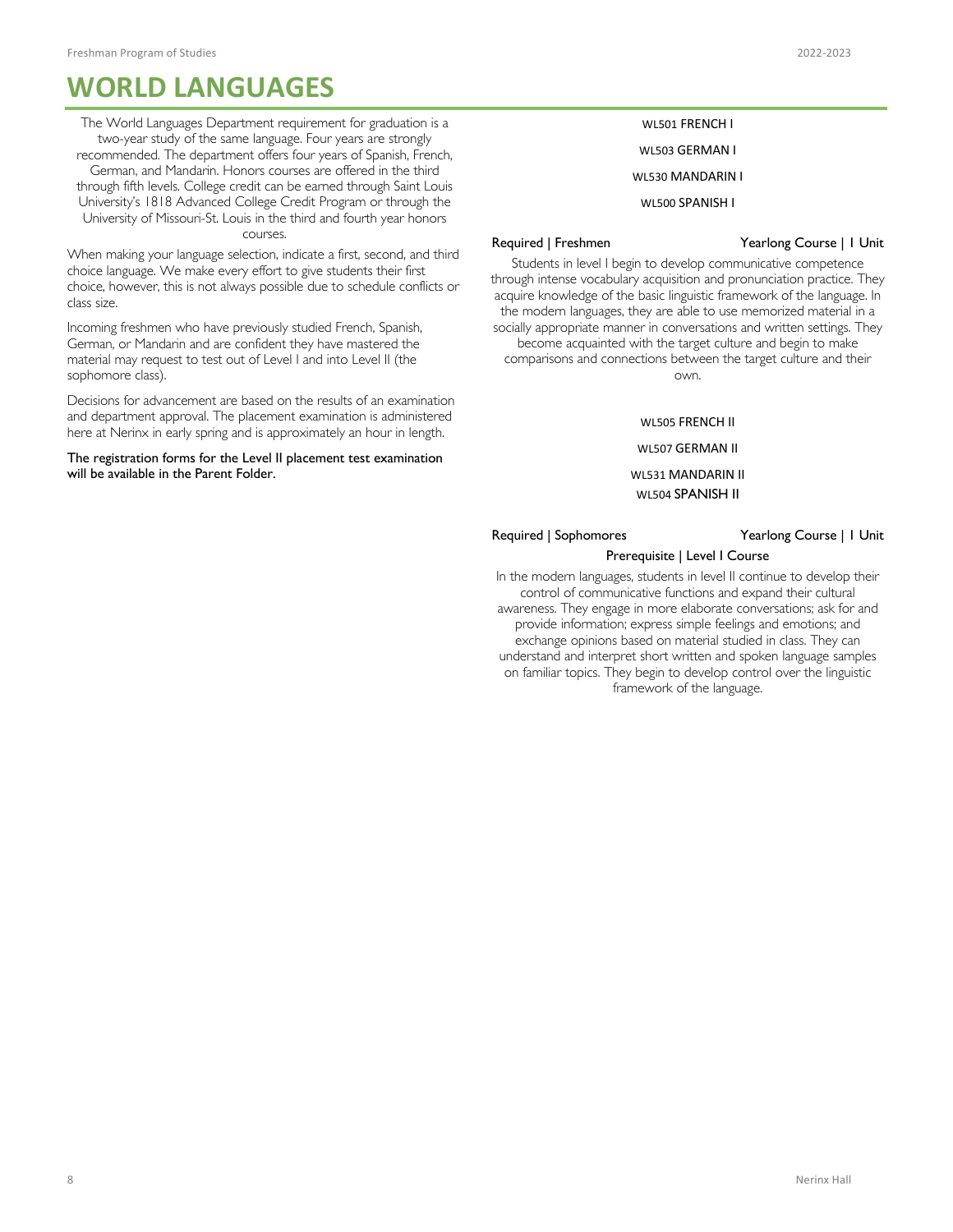# **SERVICE LEARNING PROGRAM**

The Nerinx Hall Service Learning Program carries on the Loretto tradition of pioneering women seeking areas of need in our world and working for justice by promoting the dignity of others. Each young woman is called to action that responds to areas of deep human need, challenges the dehumanizing aspects of her world, increases awareness of ecological concerns and promotes a just peaceful society.

The Service Learning Program strives to offer students the opportunity to serve others in response to the Gospel call.

### Yearly Service Learning Requirements

| The yearly service hour requirement will guide students to incorporate |  |  |
|------------------------------------------------------------------------|--|--|
| the habit of service into their daily lives.                           |  |  |

| Freshmen       | 15 hours of service; 5 of which may be to the Nerinx<br>community                                                                     |
|----------------|---------------------------------------------------------------------------------------------------------------------------------------|
| Sophomores     | 20 hours of service; 10 of which may be to the Nerinx<br>community                                                                    |
| <b>Juniors</b> | 25 hours of service; 10 of which may be to the Nerinx<br>community                                                                    |
| Seniors        | For their Senior Service Learning Program Capstone,<br>students complete 30 hours of service at a single<br>location or service site. |
|                |                                                                                                                                       |

### Expectations

The Service Learning Program strives to differentiate service from volunteering. Volunteering is the giving of one's time to others. Activities that meet the yearly service hour requirement at Nerinx Hall focus on service which is, seeking opportunities to respond to areas of deep human need, challenging the dehumanizing aspects of our world, increasing awareness of ecological concerns and promoting a just

peaceful society. Through this program our students participate in service that takes them deeper than volunteering.

# **COUNSELING**

Freshmen students meet individually and in small groups with their academic and wellness counselor to assess, develop, and strengthen academic and social-emotional skills important to navigating the changes and challenges of high school. College counselors meet with freshmen to introduce them to the college process.

Students can also meet their required hours through participation in the Nerinx Hall Social Impact Program. Nerinx Hall strives to help students find their purpose by connecting them to the broader community. Using the power of hands-on learning this program aims to prepare students for leadership in their communities and society. Through new and existing partnerships with St. Louis area organizations, the program allows students to engage with diverse partners, learn from civic leaders, tackle projects with community impact, and put their creative ideas into action for lasting social benefit. This program focuses on four pillars: for service learning, civic engagement, social justice and social entrepreneurship.

### **Social Justice**

Students recognize the dignity of all people and use their voice to challenge systems that do not allow people to flourish in our society.

### **Civic Engagement**

Students learn how to become involved in civic organizations, to learn about the process of government and the opportunities to get involved in the process.

### **Service Learning**

Students are called to action that responds to areas of deep human need, challenges the dehumanizing aspects of her world, increases awareness of ecological concerns and promotes a just peaceful society.

### **Social Entrepreneurship**

Students participate in social entrepreneurship, which supports individuals with innovative solutions to society's most pressing social, cultural, and environmental challenges while using business and collaborative strategies.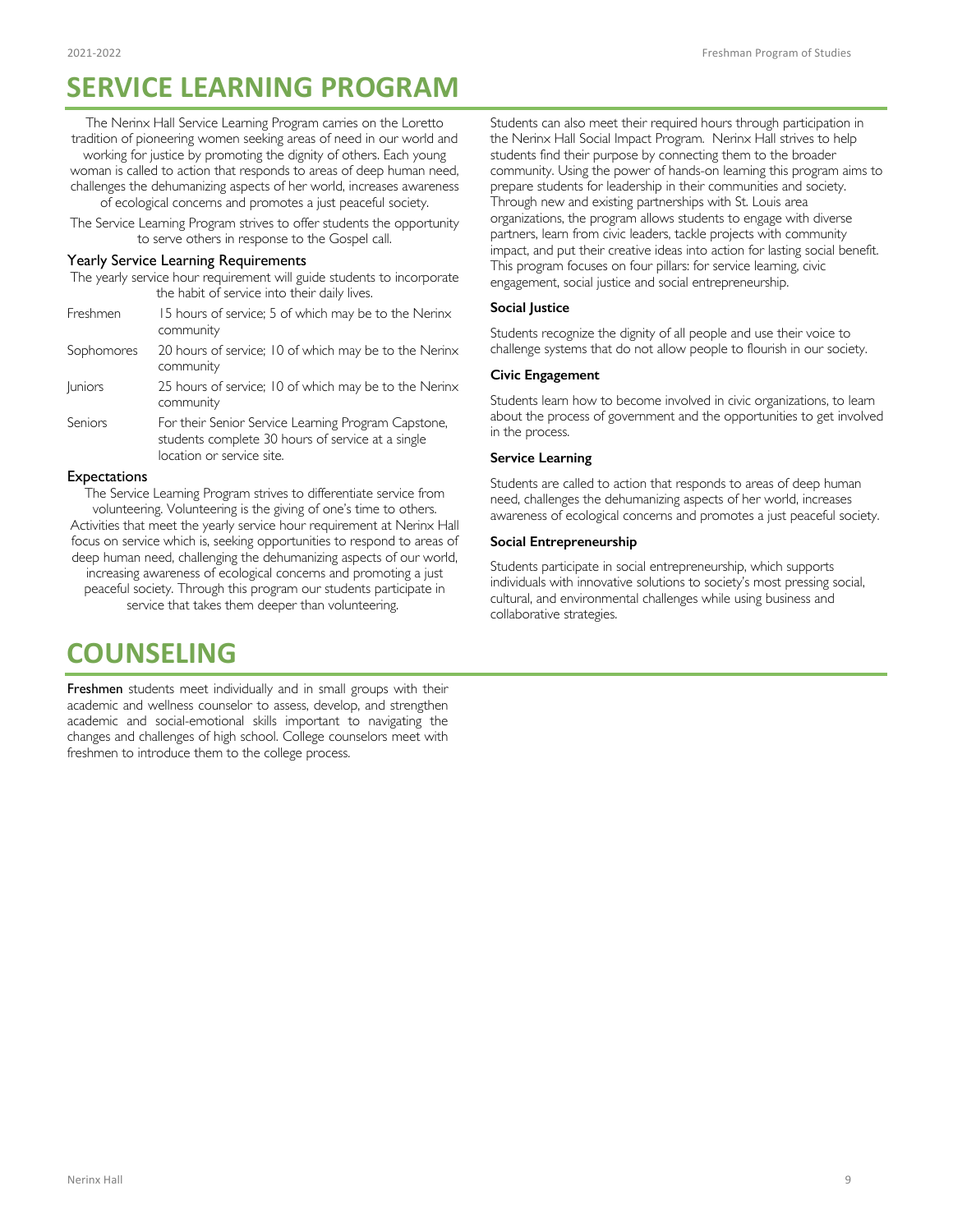# **CAMPUS MINISTRY**

Campus Ministry at Nerinx Hall strives to form students according the Loretto values of faith, community, justice, and respect. We keep at the center of students' school experience the Loretto the charism of loving service. We aim to love students just as they are and to help students grow into even healthier, more joyful, more loving servants for the world. Students take active roles in planning and leading daily prayer, monthly all-school liturgies, prayer services, and retreats.

## **RETREATS**

Our retreats provide fun, powerful opportunities to grow closer to classmates, to God, and in knowledge of oneself. All retreats are planned and led by students. Freshmen attend a full-day retreat offcampus. Sophomores attend an overnight retreat. Juniors attend a 2 night retreat. Seniors attend a 2-night retreat at Our Lady of the Snows. Because the spiritual and faith formation of our young women is

so vitally important as a part of their life journeys, participation in each of the four school-sponsored retreats is a requirement for graduation.

# CAMPUS MINISTRY CONVERSATIONS (CMC)

Our mission is to form young women to be servant leaders, ready to make their mark on the world. Just as students have regularly scheduled individual meetings with the Counseling Department for their academic needs, college prep, and mental/emotional needs throughout their four years here, as a part of our Campus Ministry program, we have Campus Ministry Conversations (CMC). Juniors & Seniors will meet 1-on-1 with The Director of Campus Ministry or the Director of Service Learning, to touch base on their goals for personal or spiritual growth in the semester ahead. Junior CMCs will take place at the beginning of their junior year to reflect on their first two years of high school and their spiritual goals for the final two

years. Seniors CMCs will take place during their final semester for a chance to reflect on their growth during their time at Nerinx, and look ahead to how they are going to continue to live their values, nourish their spirit, and make their mark on the world. These conversations will largely be guided by how each individual student finds themselves wanting to grow in their ability to be a servant leader ready to make their mark on the world, and we are excited to work with students in this intentional, personal way! Participation in CMCs is a required part of students' formation and a requirement for graduation.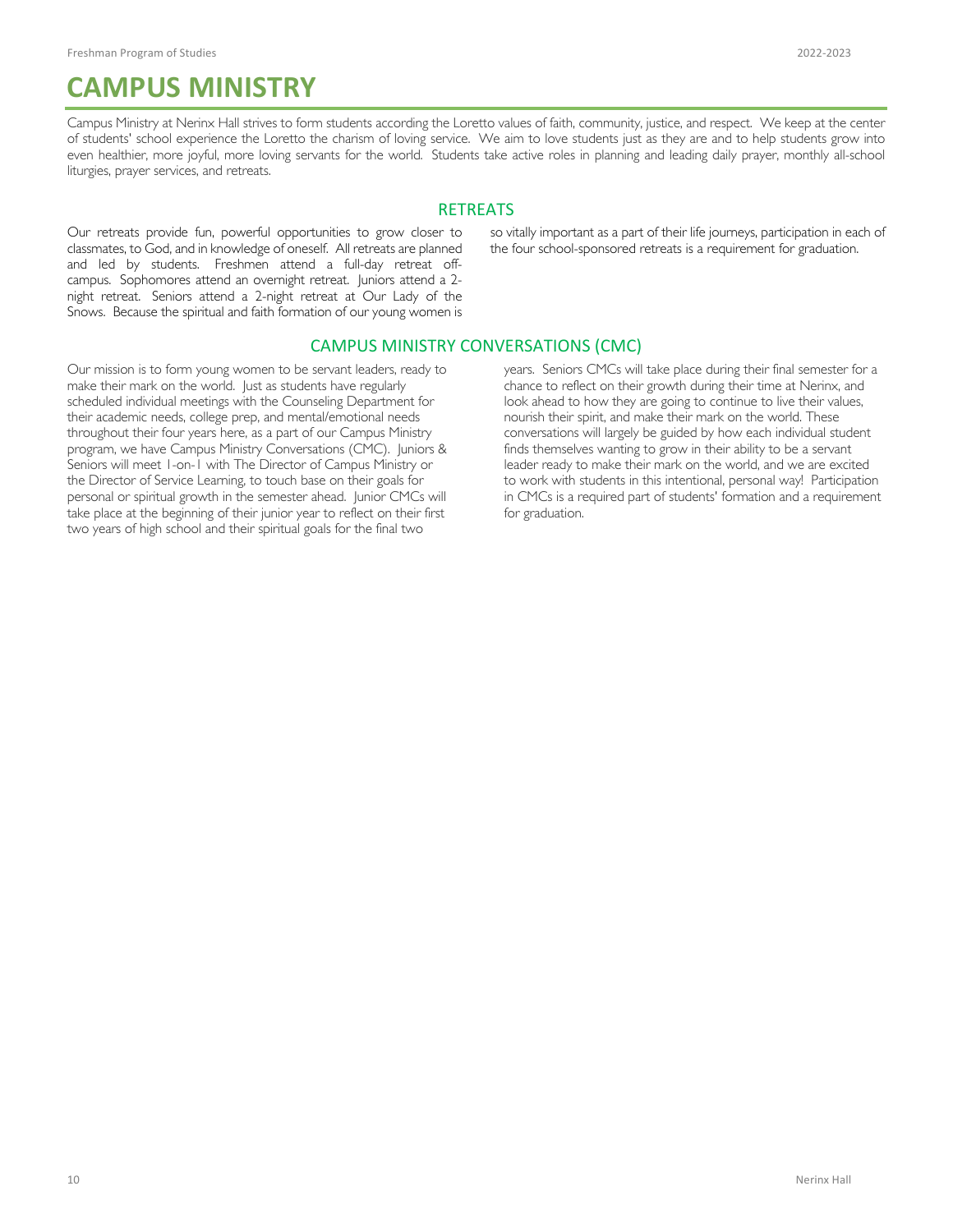# **ELECTIVES**

# ART ELECTIVES

### *FA806* DRAWING I

### Elective | Freshmen-Seniors Semester Course | .50 Units

This course is an introduction to the variety of material and methods of drawing. Students will explore line, shape, space and solve problems in value. Emphasis will be on learning "how to see" and developing strong compositional skills. Students may take this course for St. Louis University 1818 credit.

### *FA808* BASIC DESIGN

### Elective | Freshmen-Seniors Semester Course | .50 Units

This course is an introduction to the basic elements and principles of design. Students will solve two- and three-dimensional design problems in various media: including drawing, printmaking, ceramics, painting, and collage.

### *FA812* CERAMICS

### Elective | Freshmen-Seniors Semester Course | .50 Units

This course offers the opportunity to construct three-dimensional forms from clay. Students will explore several hand building methods, the application of stages, and the use of ceramic tools; they will also have an introduction to throwing on the wheel.

### *FA812* CERAMICS

### Elective | Freshmen-Seniors Semester Course | .50 Units

This course offers the opportunity to construct three-dimensional forms from clay. Students will explore several hand building methods, the application of stages, and the use of ceramic tools; they will also have an introduction to throwing on the wheel.

### *FA855* INTRODUCTION TO THE ART OF PHOTOGRAPHY

### Elective | Freshmen-Seniors Semester Course | .50 Units

This is a beginning course in the art of photography. Students will look critically at the photographic image with particular emphasis on composition; learn about the historical development of photography as an art form; and learn the basics of the operations of a camera and dark room processes. The course culminates in a portfolio show. Equipment is provided.

### *FA846* INTRODUCTION TO FIBER ARTS

### Elective | Freshmen-Seniors Semester Course | .50 Units

This is a course in artistic expression through the medium of fiber arts: artwork made from fabrics and other fibrous materials. Students study pattern & composition and create works using textile processes including printing processes, dyeing, and construction with a sewing machine.

### *FA815* PAINTING

### Elective | Freshmen-Seniors Semester Course | .50 Units

This course is designed to expose students to painting as a media of observation. Students are invited to explore color in various media including watercolor, acrylic and oil paint. Emphasis will be on experimenting with techniques, methods and the effective use of color.

### *FA853SS* OIL PAINTING I & II

### Elective | Freshmen-Seniors Quarter Course | .25 Units Offered Summer 2022 (Alternates with Drawing at the Zoo)

Students will begin working in oil by painting still life. Emphasis will be on color, value and shape. Students will learn the basics of oil painting, from creating a painting support to developing images in oil. Some classes will permit outdoor painting; supplies provided. This course is offered in the summer.

# Elective | Freshmen-Seniors Quarter Course | .25 Units

### Offered Summer 2023 (alternates with Oil Painting I & II)

In this 3 week course, learn to capture the essence of a live animal as you learn to see and record form and movement quickly. Students will learn and practice gesture drawing techniques, developing drawing skills in recording shapes accurately; learning rendering and mark-making with value and contrast. This course will meet at the St. Louis Zoo in a specified meeting location for each of the 9 class meeting times.

## *FA852SS* WHEEL THROWING I & II

*FA854SS*

### Elective | Freshmen-Seniors Quarter Course | .25 Units

### Summer Course Offering

This course is designed for all levels and will develop skills of throwing on the potter's wheel. Through the course, we will concern ourselves with functional vessels, lids and handles. This course is offered in the summer. Please see dates and times at the end of the Program of Studies.

### *FA857* DIGITAL ART STUDIO Elective | Freshmen-Seniors Semester Course | .50 Units

This course introduces students to their computer as a studio art tool. In this course, we will explore various software including Adobe Photoshop, Adobe Illustrator, Fire Alpaca, and other animation software. Students will create art work with the emphasis on digital imagery, manipulation of digital photography and creating animation.

## MUSIC ELECTIVES

### *FA827* WIND ENSEMBLE

Elective | Freshmen-Seniors | Yearlong Course | 1 Unit

### Department approval required

This course is for students who have instrumental experience in woodwinds, brass, or percussion or have completed the beginning instrumental course. Students will learn basic music theory, musicianship, and instrumental care. The course will explore the richness of wind ensemble and orchestral repertoire from the Baroque through Contemporary periods. Private lessons are strongly encouraged.

### *FA827H* HONORS WIND ENSEMBLE

# Elective | Freshmen-Seniors Yearlong Course | 1 Units Department approval required

In addition to regular class requirements, Honors Wind Ensemble, participants are expected to fulfill additional requirements. Options for meeting these requirements include participation in district and state ensembles, and solo and ensemble contest. Students are encouraged to participate in the St Louis Symphony Youth Orchestra or similar level groups outside of Nerinx. Students also contribute to concert programs by conducting research on composers and works performed. Private lessons are required. Other avenues for fulfillment of Honors requirements may be made in consultation with the director.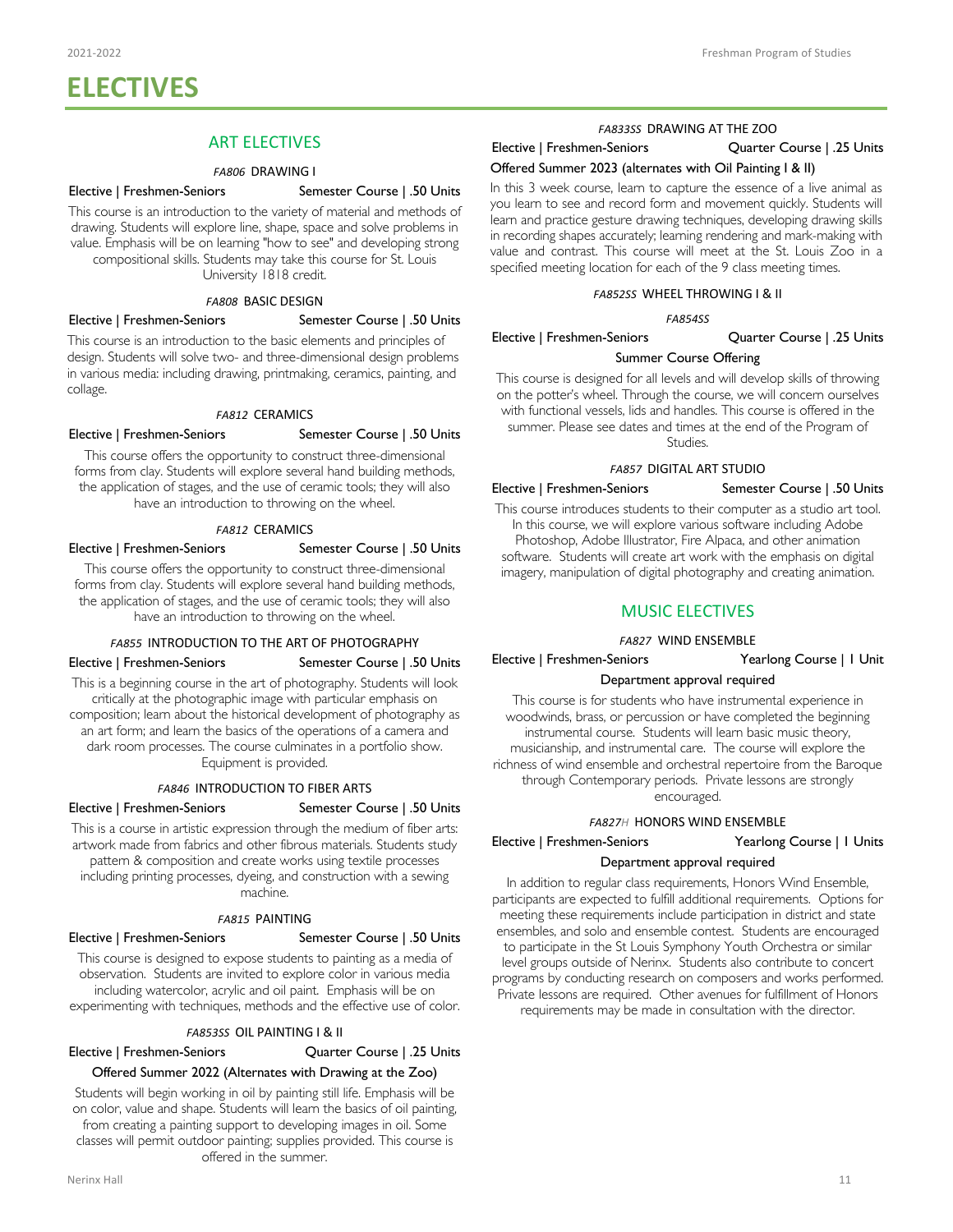# *FA839* ORCHESTRA

### Elective | Freshmen-Seniors Yearlong Course | 1 Unit

### Department approval required

This course is for students who have instrumental experience in Violin, Viola, Cello, or Bass. Students will learn basic music theory, musicianship, and instrumental care. The course will explore the richness of Western orchestral repertoire from the Baroque through Contemporary periods. Private lessons are strongly encouraged.

### *FA839H* HONORS ORCHESTRA

Elective | Freshmen-Seniors Yearlong Course | 1 Units

### Department approval required

In addition to regular class requirements, Honors Orchestra participants are expected to fulfill additional requirements. Options for meeting these requirements include participation in district and state ensembles, and solo and ensemble contest. Students are encouraged to participate in the St Louis Symphony Youth Orchestra or similar level groups outside of Nerinx. Students also contribute to concert programs by conducting research on composers and works performed. Private lessons are required. Other avenues for fulfillment of Honors requirements may be made in consultation with the director.

# *FA856* INTRODUCTION TO MUSIC COMPOSITION Elective | Freshmen-Seniors Semester Course | .50 Units

Students will learn skills to give voice to their musical ideas and creativity through the investigation of various elements of musical composition, including orchestration, media, theory, form and analysis, and listening. A wide variety of musical styles will be considered in an effort to reveal the numerous ways in which composers present their musical ideas. A "hands-on approach" will be emphasized and students will use Garage Band and keyboard stations as compositional tools.

There will be opportunities for presentation and performance. Guest artists will visit, and concert attendance will occur on pertinent occasions. The course will culminate in a CD compilation of various student projects. Some knowledge of music theory is recommended but not required.

### *FA351* BASIC PIANO/KEYBOARD SKILLS

Elective | Freshmen-Seniors Semester Course | .50 Units

### Department approval required

In order to increase their appreciation of music, students will learn and begin to utilize basic keyboard techniques including: the ability to read the grand staff (treble and bass clefs), display rhythmic understanding, and develop independent hand coordination (right and left hands). Students will also explore the history and canon of keyboard music through presentations and research. There will be various proficiency tests throughout the course. This course is not a substitute for private piano lessons, and some knowledge of music theory is helpful.

## THEATRE ELECTIVES

# *FA851* DESIGN/BUILD

### Elective | Freshmen-Seniors Semester Course | .50 Units

This course seeks to develop self-confidence in students and empower them through learning practical knowledge of useful tools and DIY skills. In a shop environment, students will be taught critical thinking and construction skills along with real world applications of concepts taught

in other academic areas (science, math, business, art/design). The safe

usage of basic hand tools and practical skills will be emphasized through lectures and hands on projects. The skills taught will be partly

dependent on student interests, but might include small home projects, basic electrical work, vehicle maintenance, and basic carpentry. This class may take a field trip to work with Habitat for Humanity. Students will be encouraged to explore skills of personal interest in their

assignments.

## DANCE ELECTIVES

### *FA867* DANCE I

### Elective | Freshmen-Seniors Semester Course | .50 Units

This class is designed to develop basic knowledge of dance including foundations in jazz, modern, and ballet as well as choreography. Class will begin with a warm up comprised of stretching, strengthening and technical refinement, followed by across-the-floor sequences, and concluding with a dance combination/routine that showcases the various dance styles introduces. Students will learn basic dance terminology throughout the course and will be given one written test covering such knowledge at the end of the semester. They will also be given one practical skills/technique test and have graded showings of learned combinations at various points in the semester.

### *FA868* DANCE II

# Elective | Freshmen-Seniors Semester Course | .50 Units Department approval required

This class will be developed as a continuation to Dance I or as an option for students with previous dance experience- per the approval of the instructor during the enrollment period. This is an intermediate level dance class that will incorporate the various dance genres (jazz,

modern, ballet) at an increased pace so as to allow for more complicated skills and more developed choreography. Continued dance terminology will be addressed and dance kinesiology and history will also be introduced and included on an end of semester written test.

One practical technique test will be given and graded showings of dance combinations will be held throughout the semester. Upon time availability, students may have the opportunity to explore working on

their own choreography as well. Performance opportunities to be determined and are dependent on the semester the class is offered.

## *FA879* DANCE III/IV

## Elective Freshmen-Seniors Semester Course | .50 Units Department approval required

This class has been developed as a continuation to Dance II or as an option for the experienced dancer per the approval of the instructor during the enrollment period. This is an advanced level dance class that allows students to continue their work on advanced dance skills within the various genres explored (jazz, modern, ballet). Students will learn choreography at a pace that allows for extensive movement/ choreographic exploration, and will continue their understanding of dance terminology, kinesiology and history concluding with a written test at the end of the semester. An additional written assignment may involve research and/or short essay submission. Students will have extensive opportunities to work on student choreography. This class requires a commitment to dance training and strong rehearsal skills to ensure quality time to prepare for an end of semester performance.